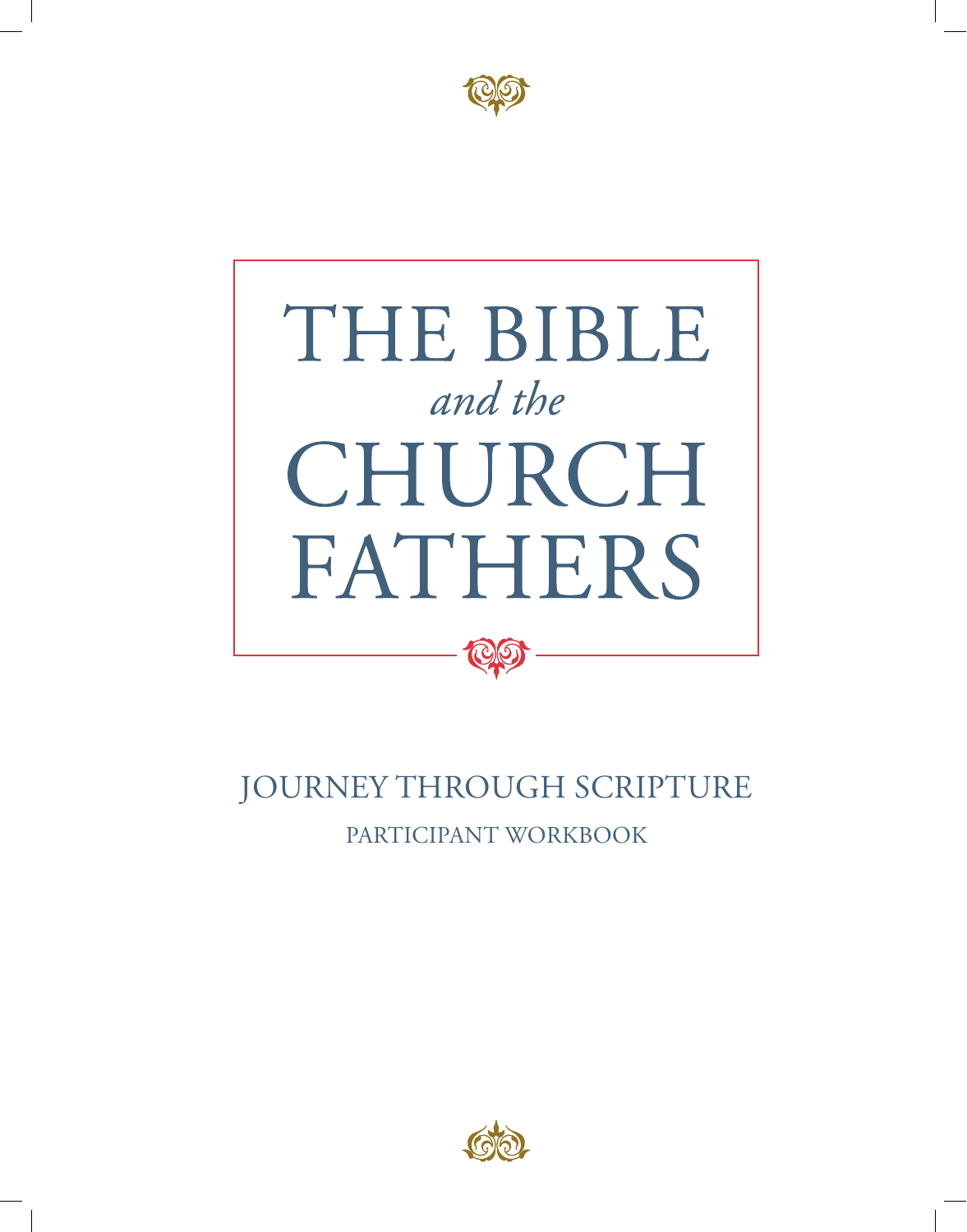

Copyright © 2019 St. Paul Center for Biblical Theology. All rights reserved. Library of Congress Control Number: 2019948715 ISBN: 978-1-941447-61-1

With the exception of short excerpts used in articles and critical reviews, no part of this work may be reproduced, transmitted, or stored in any form whatsoever, printed or electronic, without the prior permission of the publisher.

Some Scripture verses contained herein are from the Catholic Edition of the Revised Standard Version of the Bible, copyright ©1965, 1966 and Revised Standard Version Bible, Ignatius Edition, Copyright ©2006, by the Division of Christian Educators of the National Council of the Churches of Christ in the United States of America. Used by permission. All rights reserved.

English translation of the Catechism of the Catholic Church for the United States of America, copyright ©1994, United States Catholic Conference, Inc. – Libreria Editrice Vaticana. English translation of the Catechism of the Catholic Church: Modifications from the Editio Typica copyright ©1997, United States Catholic Conference, Inc. – Libreria Editrice Vaticana.

Every reasonable effort has been made to determine copyright holders of excerpted materials and to secure permissions as needed. If any copyrighted materials have been inadvertently used in this work without proper credit being given in one form or another, please notify the St. Paul Center in writing so that future printings of this work may be corrected accordingly.

> Writers: Mike Aquilina, Matthew Leonard, Raquel Lopez Graphic Design: Patty Borgman

Acknowledgements: We sincerely thank all those whose generosity of time, talent, and treasure made this project possible.

> St. Paul Center for Biblical Theology 1468 Parkview Circle Steubenville, OH 43952

Front Cover Image: *The Four Fathers of the Latin Church* – Jacob Jordaens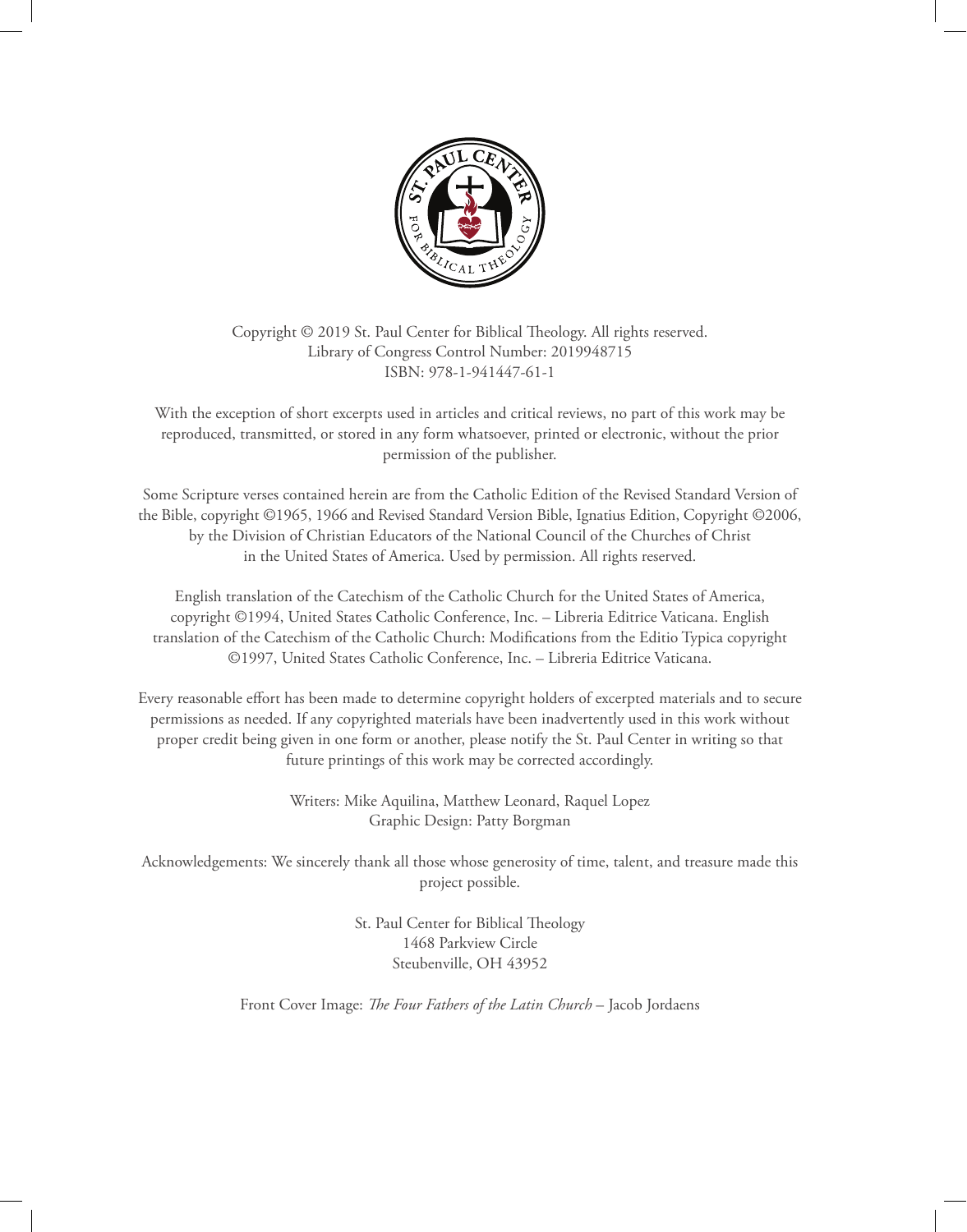# TABLE OF CONTENTS



| .25 |
|-----|
|     |
|     |
|     |
|     |
|     |
|     |
| .77 |
|     |
|     |
| .95 |

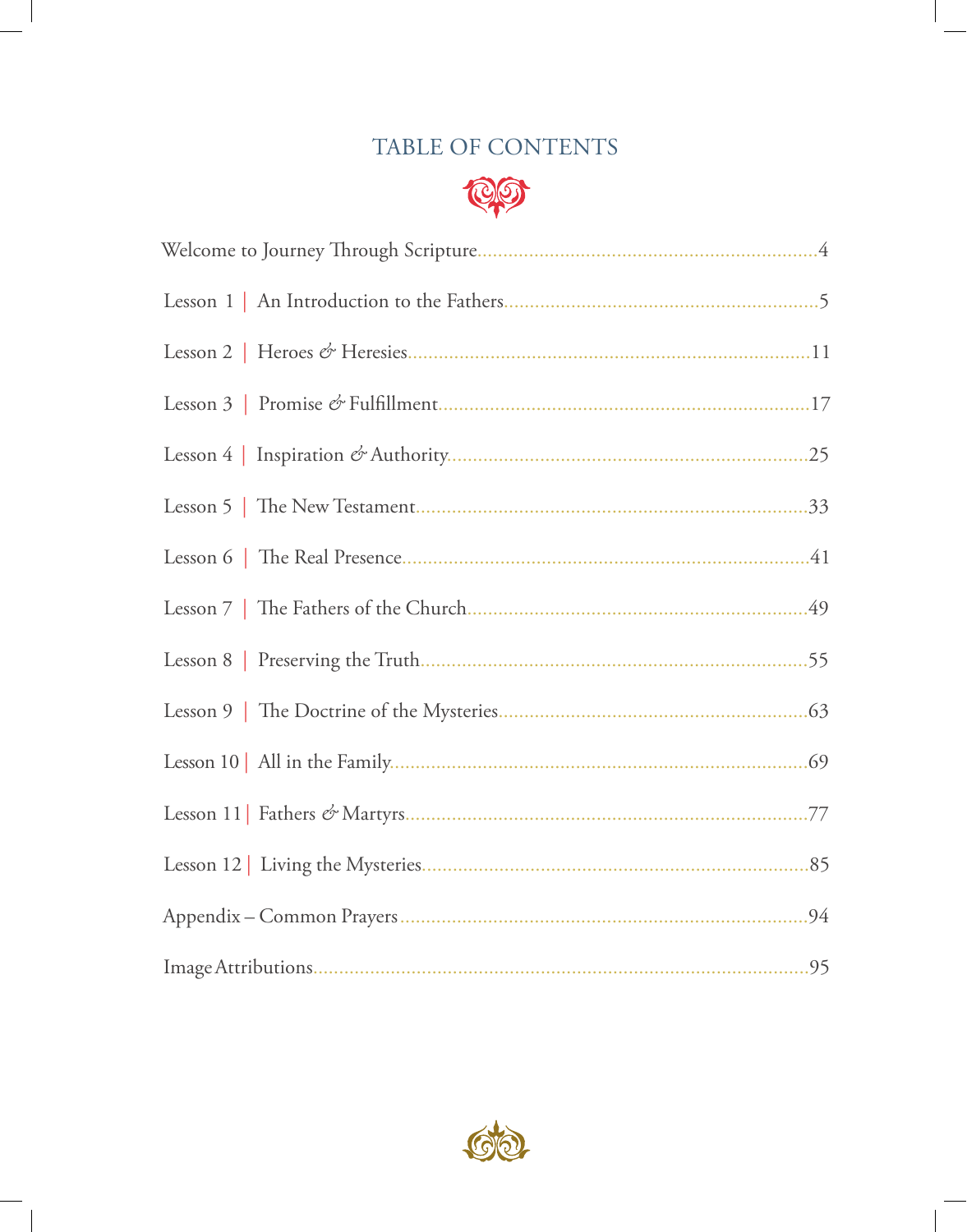### WELCOME TO JOURNEY THROUGH SCRIPTURE

Journey Through Scripture is the St. Paul Center's dynamic Bible study program designed to help ordinary Catholics grow in their knowledge of Scripture while deepening their understanding of the riches of our faith. Distinctively Catholic, Journey Through Scripture reads the Bible from the heart of the Church, considering both the Old and New Testaments and how they work together. It's grounded in history, yet it actively engages topics faced by today's Catholics. More than just an ordinary Bible study, it's biblical catechesis.

*The Bible and the Church Fathers* is the fourth study in the Journey Through Scripture series. In twelve beautifully produced lessons, you will learn who the early Church Fathers were and how they shaped the way we read Scripture. You'll discover the Church's favorite tools for reading it, and you'll understand Scripture's relationship to Tradition and, in particular, to the Sacraments.

What's more, you'll recognize the powerful effect of Scripture on the Church Fathers. For them, this was no academic pursuit. Their love of God's Word transformed their lives—just as it has the power to transform ours today.

#### Study Components

*The Bible and the Church Fathers* is designed for both group and individual study. It contains six possible components, all of which can be ordered at JourneyThroughScripture.com.

- ᛭This Participant Workbook
- ᛭*The Bible and the Church Fathers* DVD set
- ᛭*The Fathers of the Church* by Mike Aquilina
- ᛭*Faith of Our Fathers* by Mike Aquilina
- ᛭*Consuming the Word* by Dr. Scott Hahn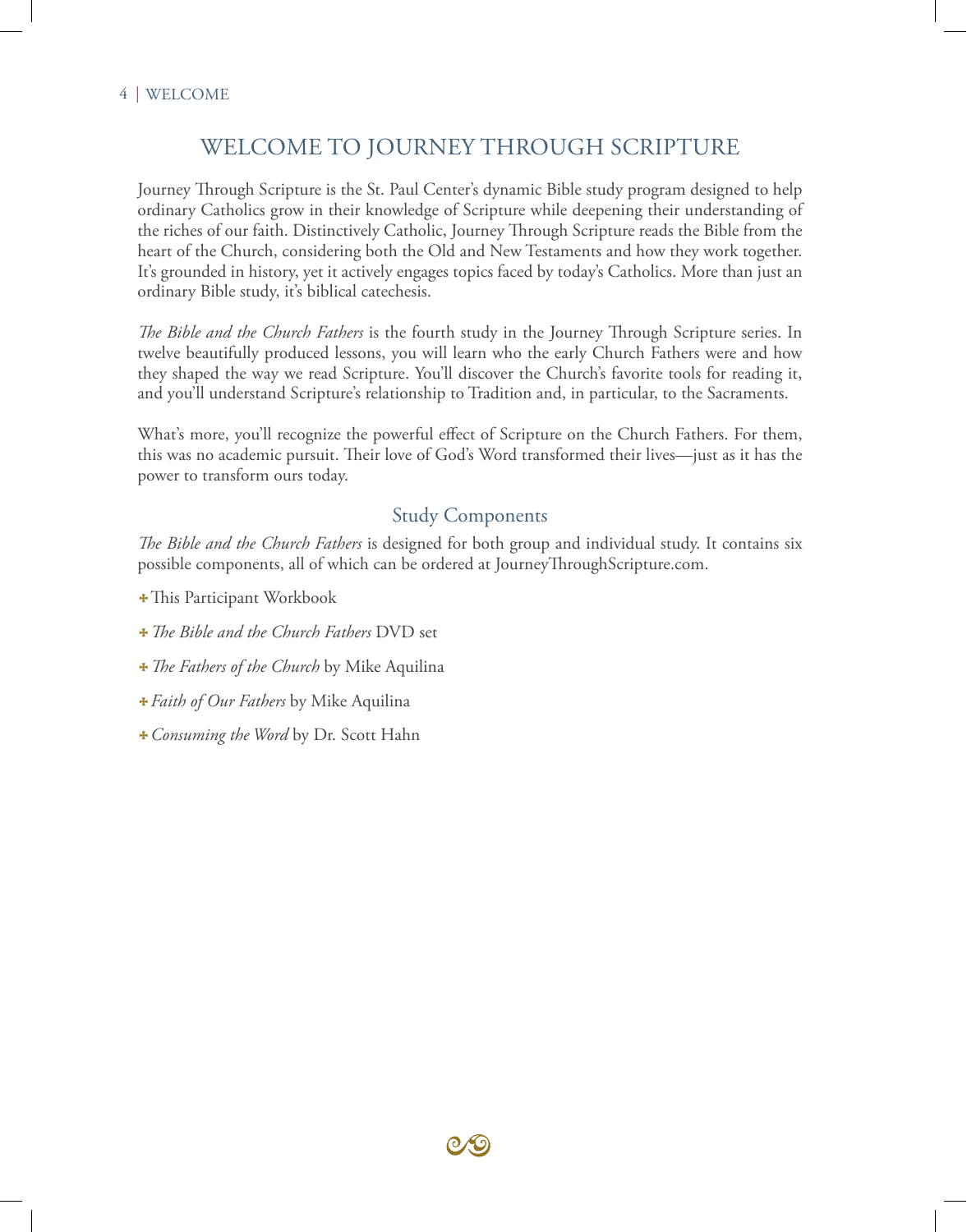

# *Lesson 1* AN INTRODUCTION TO THE FATHERS

When we speak of the Fathers of the Church, we're referring to those who have preceded us and have passed the Faith on to us, particularly in the centuries immediately following Christ. These men instructed the early Church in the doctrine of the Apostles, providing a close link to the teaching of Jesus himself.

Throughout the course, we'll encounter great teachers and cranky old men, hotheads and pacifists, as well as monks and poets. We're going to read some of their writings and hear some of their stories. We're even going to meet some of the heretics and heresies the Fathers battled in the preservation of the Truth entrusted to them.

What we'll find is that the Fathers of the Church are just as relevant now as they were in the earliest Christian centuries. So let's begin, because the Fathers are like an ancient chest full of priceless treasure that can't help but enrich your love for God and his beautiful Church.



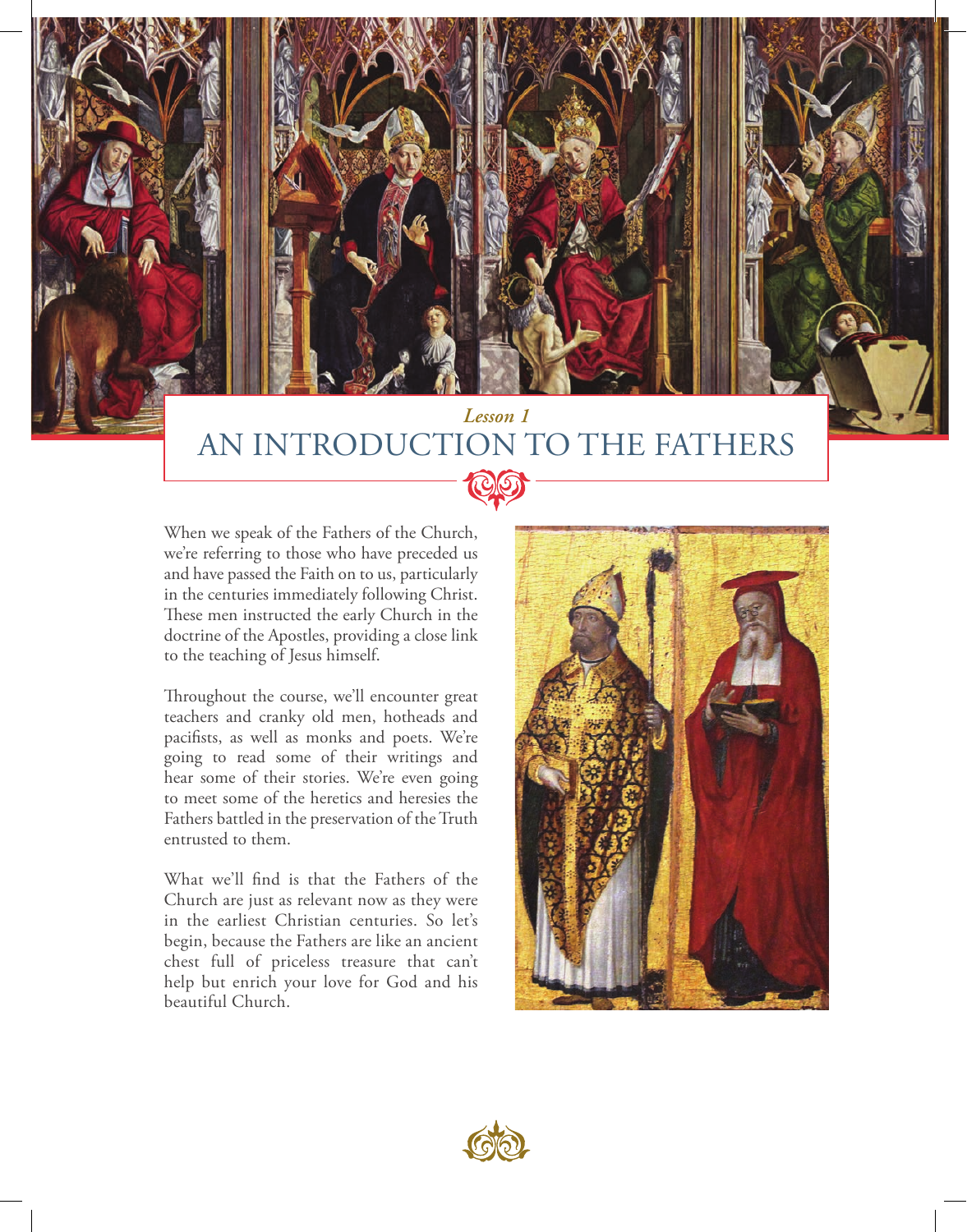#### 6 | LESSON 1

### WHAT WE'LL COVER IN LESSON 1

#### Introduction

Matthew Leonard, host of the series

#### Themes covered

- ᛭Who are the Church Fathers?
- ᛭The four criteria to be a Church Father
- ᛭The Fathers as a link to the teachings of Christ

#### Scripture Verses Read in Lesson 1

᛭1 Corinthians 4:15–16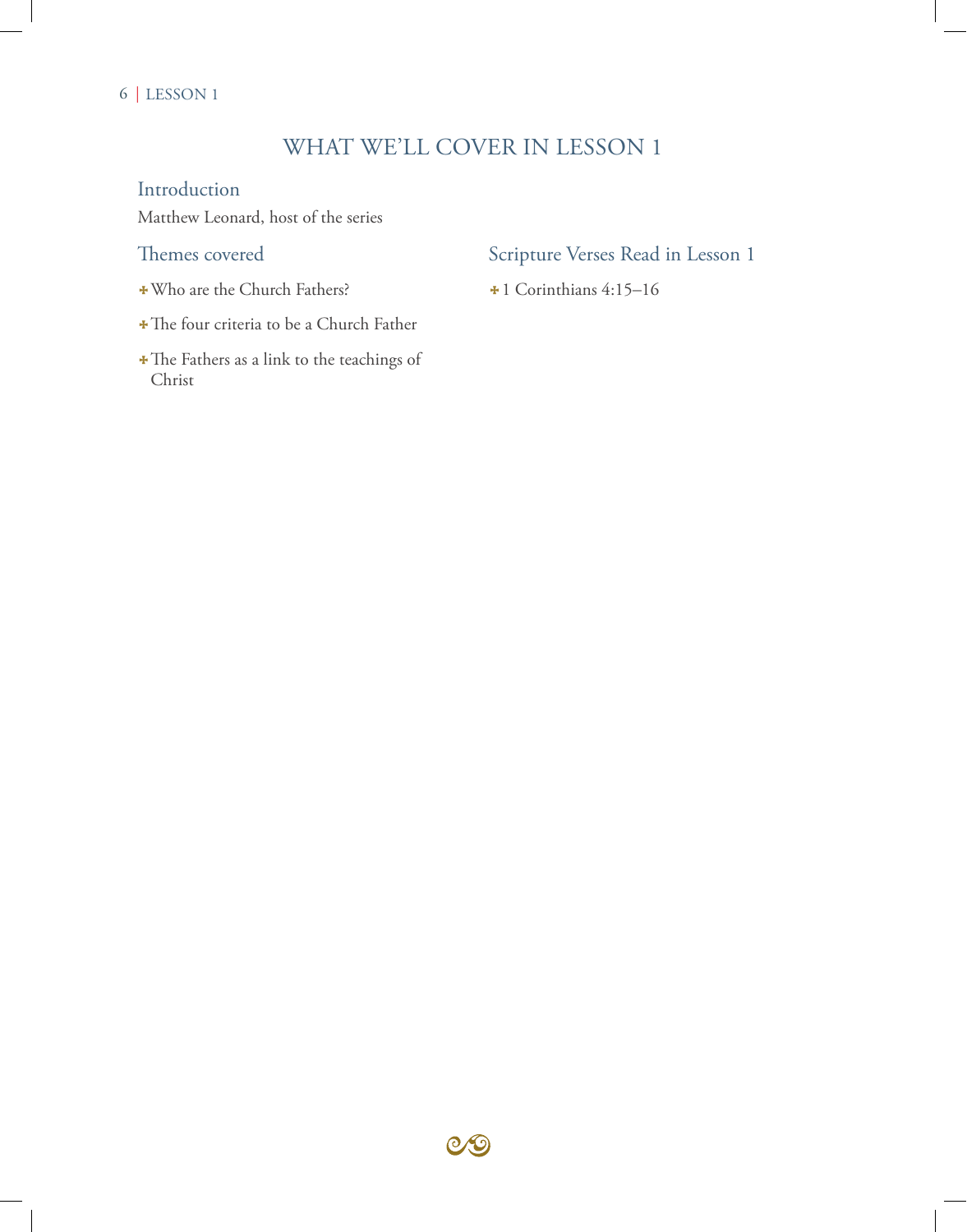#### AN INTRODUCTION TO THE FATHERS | 7

| <b>NOTES</b> |
|--------------|
|              |
|              |
|              |
|              |
|              |
|              |
|              |
|              |
|              |
|              |
|              |
|              |
|              |
|              |
|              |
|              |
|              |
|              |
|              |
|              |
|              |
|              |
|              |

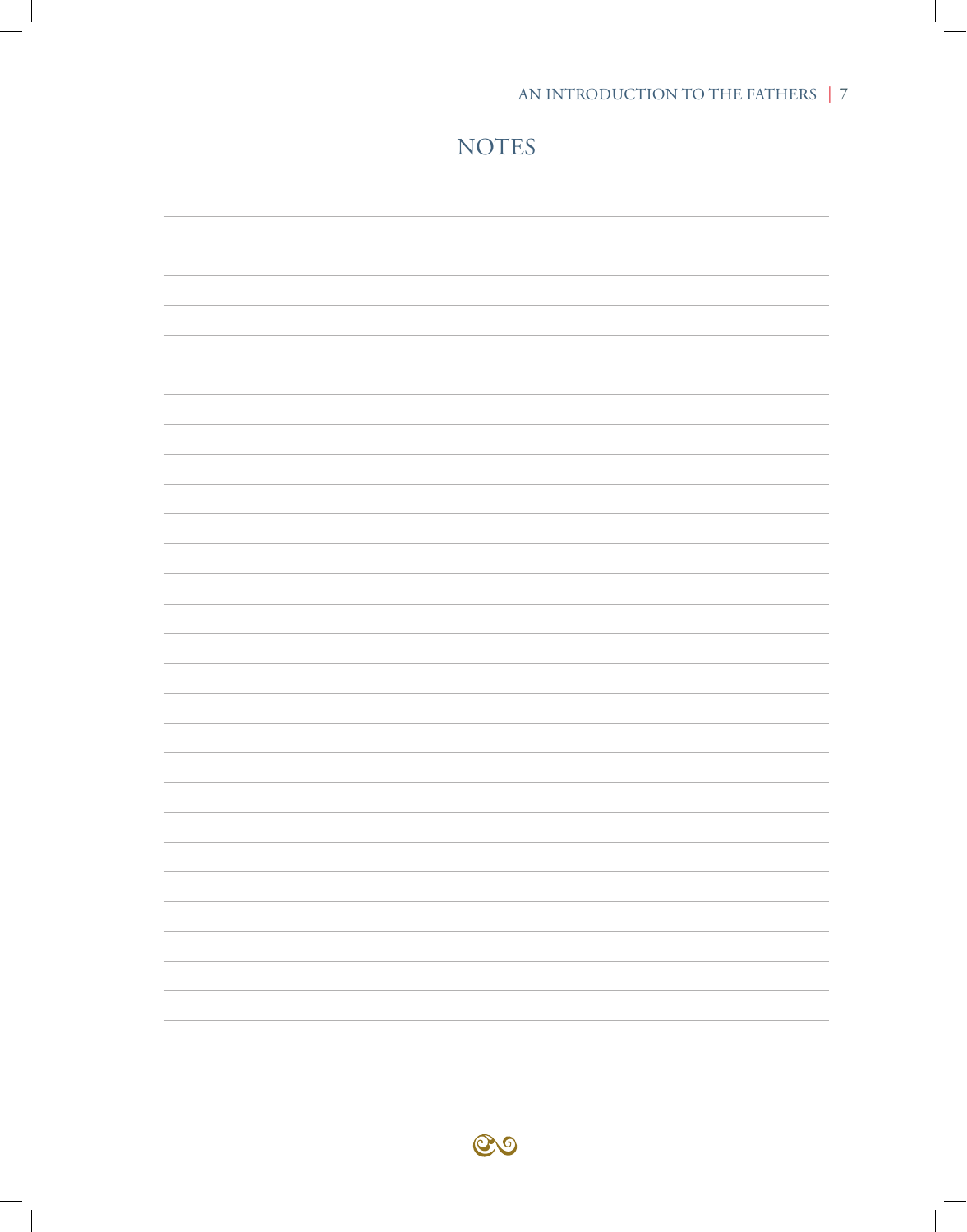#### 8 | LESSON 1

# REVIEW QUESTIONS

**1.** What is a father?

**2.** What are the four criteria necessary to be a Father of the Church?

**3.** When was the Patristic period in the Church?

**4.** What does "orthodox" mean?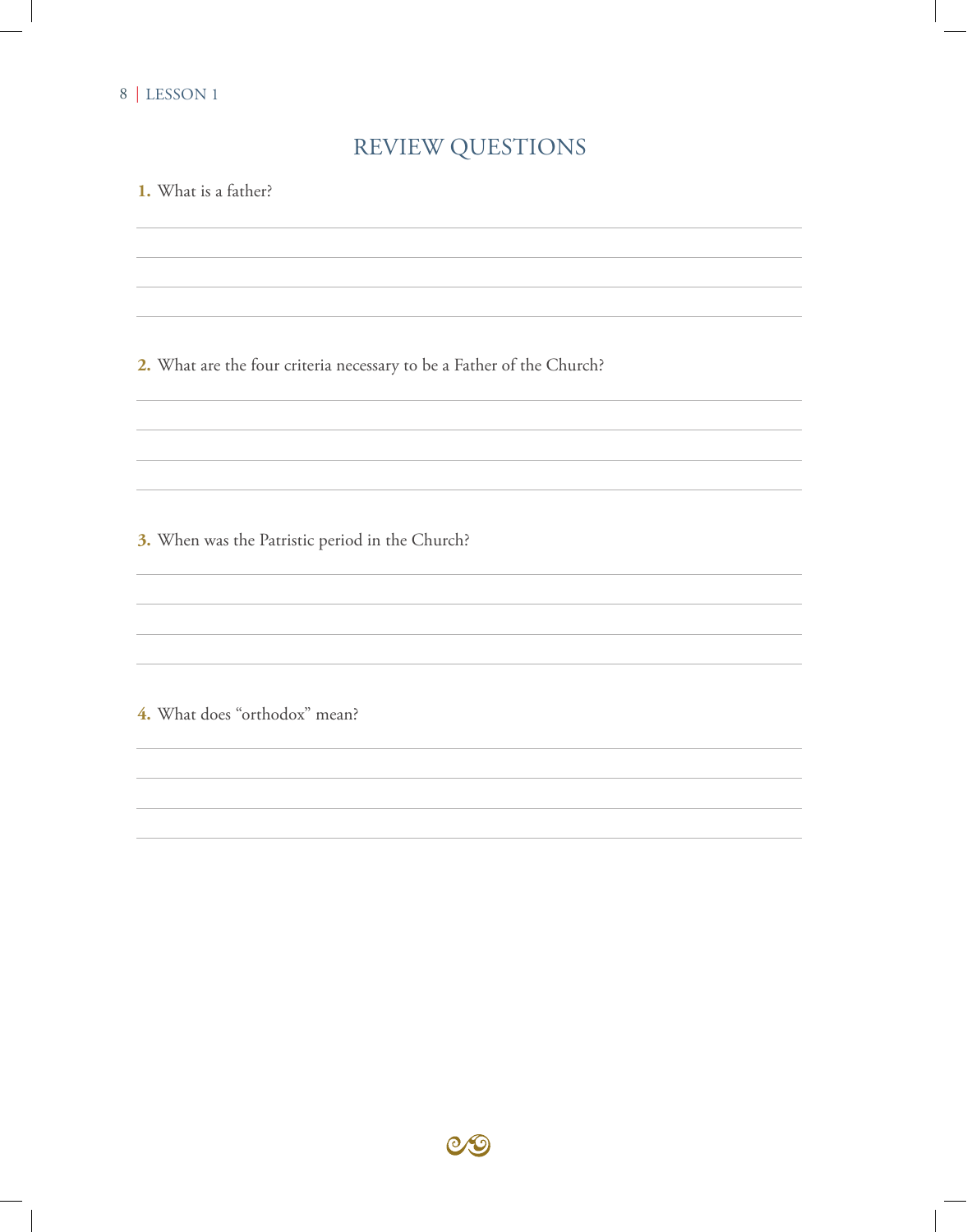### DISCUSSION QUESTIONS

**1.** Is there anything in this lesson that you have just heard for the first time?

**2.** Why was it so important to the Fathers to guard the Church's doctrine? What made that work particularly challenging?

**3.** Which one of the four criteria to be a Church Father do you find the most compelling when discussing the Fathers with someone considering coming into the Church?